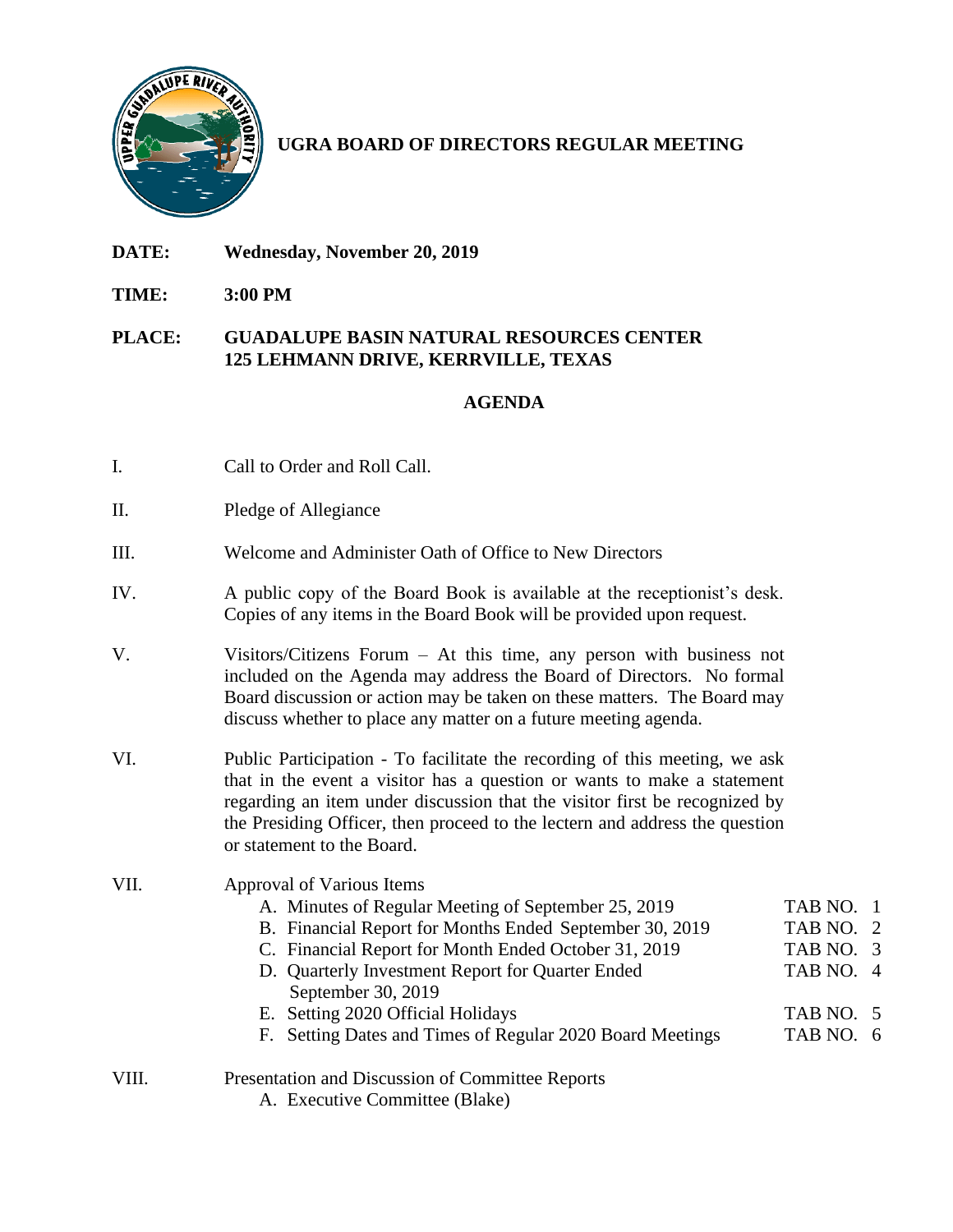Chair Report:

- Discussed items on agenda and Martin Marietta town hall meeting
- B. Outreach and Education Committee (Diane) Chair Report:
	- Highlights from recent outreach events
	- Staff Report:
		- Application Update for Rainwater Catchment System Rebate Program
		- Application Update for Rainwater Catchment System Cost Assistance Program
- C. Water Enhancement Program Committee (Bill)

## Chair Report:

- K-8 Update
- FY19 Feral Hog Bounty Summary

Staff Report:

- Water and Sediment Basin Summary Report
- Application Update for Water Enhancement through Brush Management Cost Share Program
- D. Water Source Development Committee (Aaron) Chair Report:
	- Curtis Wheatcraft Ouarry Update
- IX. Presentation: Kerr Basin Paleozoic Groundwater Project Update; TAB NO. 7 Bryant Williams X. Presentation: Guadalupe-Blanco River Trust (GBRT) Status; TAB NO. 8 Tyler Sanderson, Executive Director XI. Discussion and Appropriate Action: Consideration of Memorandum TAB NO. 9 of Understanding with the Guadalupe-Blanco River Trust
- XII. Discussion and Appropriate Action: Appointment of Trustee and TAB NO. 10 Alternate to the GBRT Board of Trustees
- XIII. Discussion and Appropriate Action: Administrative (Investment) TAB NO. 11 Policies Review
- XIV. Discussion and Appropriate Action: UGRA 2020 Committee TAB NO. 12 Assignments
- XV. General Manager's Report
	- Outreach and Education activities
	- Healthy Creeks Initiative